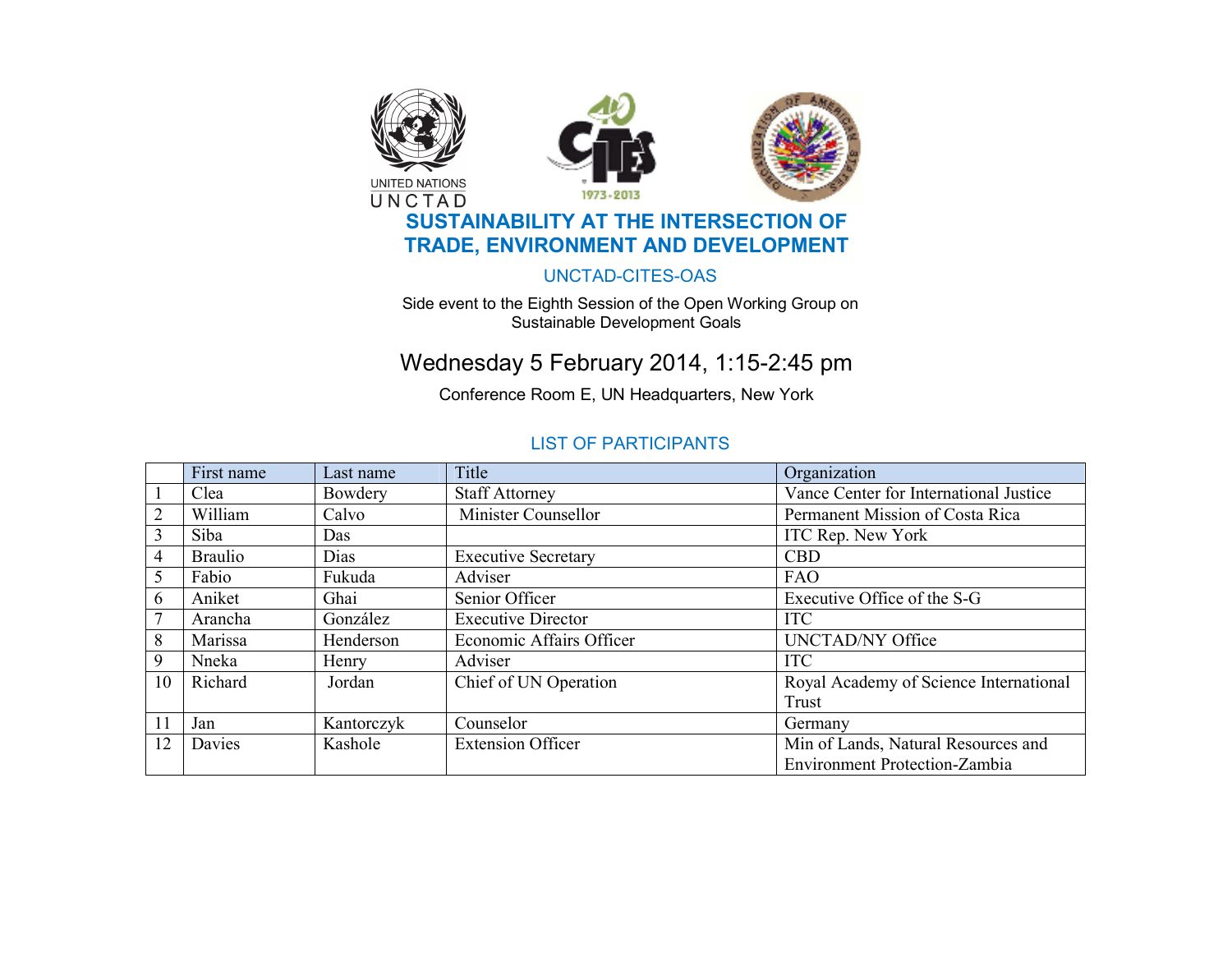

### UNCTAD-CITES-OAS

Side event to the Eighth Session of the Open Working Group on Sustainable Development Goals

# Wednesday 5 February 2014, 1:15-2:45 pm

Conference Room E, UN Headquarters, New York

|    | First name     | Last name     | Title                                   | Organization                            |
|----|----------------|---------------|-----------------------------------------|-----------------------------------------|
| 13 | Susan          | Kath          | Director                                | Vance Center for International Justice  |
| 14 | Anik           | Kohli         | Advisor                                 | <b>Environment Ministry Switzerland</b> |
| 15 | Mislav         | Kolovrat      | <b>Second Secretary</b>                 | Mission of Croatia                      |
| 16 | Christian      | Kraef         |                                         | Ifusa/Major Group of Youth              |
| 17 | Nandhini       | Krishna       | Liaison office                          | <b>CBD/UNCEP</b>                        |
| 18 | Katiuska       | Lourenço da   | Environmental Law, Policy and Good      | <b>OAS</b>                              |
|    |                | Silva         | Governance Section                      |                                         |
| 19 | Lesley         | MacGregor     | Policy Analyst                          | International Fund for Animal welfare   |
|    |                |               |                                         | (IFAW)                                  |
| 20 | Gustavo        | Meza-Cuadra   | PR                                      | Permanent Mission of Peru               |
| 21 | Milagros       | Miranda Rojas | Minister Counselor                      | Permanent Mission of Peru               |
| 22 | Victor         | Muñoz         | Counselor                               | Permanent Mission of Peru               |
| 23 | Fabian         | Nimea         | Adviser                                 | Nauru Mission                           |
| 24 | Fernando       | Ocampo        | Vice-Minister                           | Foreign Trade, Costa Rica               |
| 25 | <b>Bonapas</b> | Onguglo       | OIC, Trade, Environment, Climate Change | DITC/UNCTAD                             |
|    |                |               | and Sustainable Development Branch      |                                         |